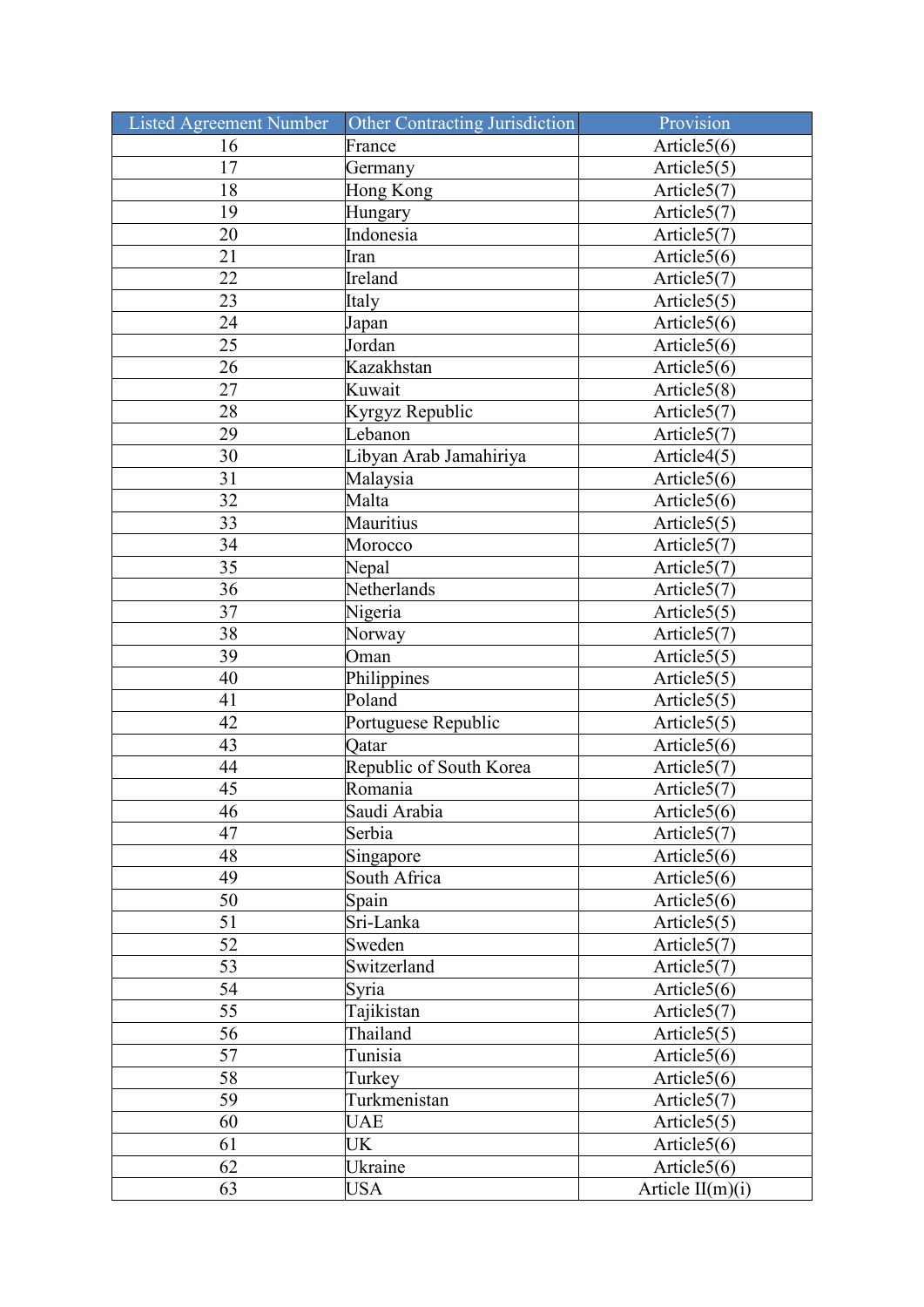|    | Listed Agreement Number   Other Contracting Jurisdiction | Provision      |
|----|----------------------------------------------------------|----------------|
| 64 | <b>Uzbekistan</b>                                        | Article $5(7)$ |
|    | Vietnam                                                  | Article $5(7)$ |
| 66 | Yemen                                                    | Article5(7)    |

### **Article 13 – Artificial Avoidance of Permanent Establishment Status through the Specific Activity Exemptions**

#### **Notification of Choice of Optional Provisions**

Pursuant to Article 13(7) of the Convention, Islamic Republic of Pakistan hereby chooses to apply paragraph 2 (Option A) under Article 13(1).

### **Notification of Existing Provisions in Listed Agreements**

Pursuant to Article 13(7) of the Convention, Islamic Republic of Pakistan considers that the following agreements contain a provision described in Article 13(5)(a). The article and paragraph number of each such provision is identified below:

| <b>Listed Agreement Number</b> | <b>Other Contracting Jurisdiction</b> | Provision                |
|--------------------------------|---------------------------------------|--------------------------|
| $\mathbf{1}$                   | Austria                               | Article5(4)              |
| $\overline{2}$                 | Azerbaijan                            | Article5(4)              |
| 3                              | Bahrain                               | $\overline{Article5(4)}$ |
| $\overline{4}$                 | Bangladesh                            | Article $5(3)$           |
| 5                              | <b>Belarus</b>                        | Article $5(4)$           |
| $\overline{6}$                 | Belgium                               | Article5(3)              |
| $\overline{7}$                 | Bosnia & Herzegovina                  | Article $5(4)$           |
| $\overline{8}$                 | Brunei Darussalam                     | Article5(4)              |
| $\overline{9}$                 | Bulgaria                              | Article5(4)              |
| 10                             | Canada                                | Article5(3)              |
| 11                             | China                                 | Article5(4)              |
| 12                             | Czech Republic                        | Article5(4)              |
| 13                             | Denmark                               | Article5(4)              |
| 14                             | Egypt                                 | Article5(4)              |
| 15                             | Finland                               | Article5(4)              |
| 16                             | France                                | Article5(4)              |
| 17                             | Germany                               | Article $5(3)$           |
| 18                             | Hong Kong                             | Article $5(5)$           |
| 19                             | Hungary                               | Article5(4)              |
| 20                             | Indonesia                             | Article5(4)              |
| 21                             | Iran                                  | Article5(4)              |
| 22                             | Ireland                               | Article5(4)              |
| 23                             | Italy                                 | Article5(3)              |
| 24                             | Japan                                 | Article5(4)              |
| 25                             | Jordan                                | Article5(4)              |
| 26                             | Kazakhstan                            | Article5(4)              |
| 27                             | Kuwait                                | Article5(6)              |
| 28                             | Kyrgyz Republic                       | Article5(4)              |
| 29                             | Lebanon                               | Article5(4)              |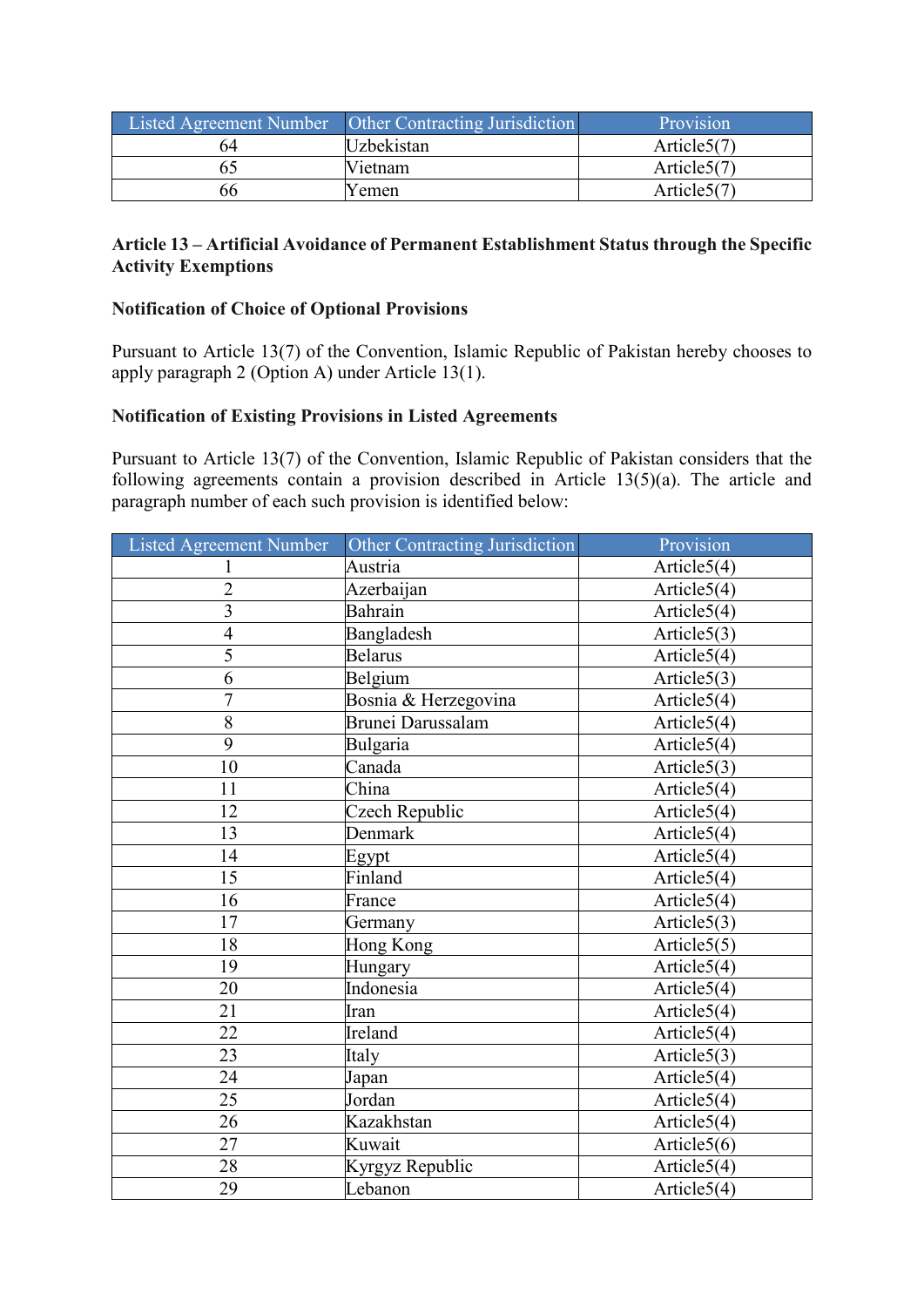| Listed Agreement Number | Other Contracting Jurisdiction | Provision                       |
|-------------------------|--------------------------------|---------------------------------|
| 30                      | Libyan Arab Jamahiriya         | Article4(3)                     |
| 31                      | Malaysia                       | Article $5(3)$                  |
| 32                      | Malta                          | Article $5(4)$                  |
| 33                      | Mauritius                      | Article $5(3)$                  |
| 34                      | Morocco                        | Article5(4)                     |
| 35                      | Nepal                          | Article5(4)                     |
| 36                      | Netherlands                    | Article5(5)                     |
| 37                      | Nigeria                        | Article $5(3)$                  |
| 38                      | Norway                         | Article5(4)                     |
| 39                      | Oman                           | Article $5(3)$                  |
| 40                      | Philippines                    | Article $5(3)$                  |
| 41                      | Poland                         | Article5(3)                     |
| 42                      | Portuguese Republic            | Article $5(3)$                  |
| 43                      | Qatar                          | $\overline{\text{Article5}}(3)$ |
| 44                      | Republic of South Korea        | Article5(4)                     |
| 45                      | Romania                        | Article $5(4)$                  |
| 46                      | Saudi Arabia                   | Article5(4)                     |
| 47                      | Serbia                         | Article5(4)                     |
| 48                      | Singapore                      | Article5(4)                     |
| 49                      | South Africa                   | Article5(4)                     |
| 50                      | Spain                          | Article5(4)                     |
| 51                      | Sri-Lanka                      | $\overline{\text{Article5}}(3)$ |
| 52                      | Sweden                         | Article $5(4)$                  |
| 53                      | Switzerland                    | Article $5(4)$                  |
| 54                      | Syria                          | Article5(4)                     |
| 55                      | Tajikistan                     | Article5(4)                     |
| $\overline{56}$         | Thailand                       | Article5(3)                     |
| 57                      | Tunisia                        | Article $5(3)$                  |
| 58                      | Turkey                         | Article5(4)                     |
| 59                      | Turkmenistan                   | Article5(4)                     |
| 60                      | <b>UAE</b>                     | Article5(3)                     |
| 61                      | <b>UK</b>                      | Article $5(4)$                  |
| 62                      | Ukraine                        | Article5(4)                     |
| 64                      | Uzbekistan                     | Article $5(4)$                  |
| 65                      | Vietnam                        | Article $5(4)$                  |
| 66                      | Yemen                          | Article $5(4)$                  |

### **Article 14 – Splitting-up of Contracts**

### **Notification of Existing Provisions in Listed Agreements**

Pursuant to Article 14(4) of the Convention, Islamic Republic of Pakistan considers that the following agreements contain a provision described in Article 14(2) that is not subject to a reservation under Article 14(3)(b). The article and paragraph number of each such provision is identified below:

| Listed Agreement Number   Other Contracting Jurisdiction | Provision       |
|----------------------------------------------------------|-----------------|
| <b>J</b> enmark                                          | Article $22(3)$ |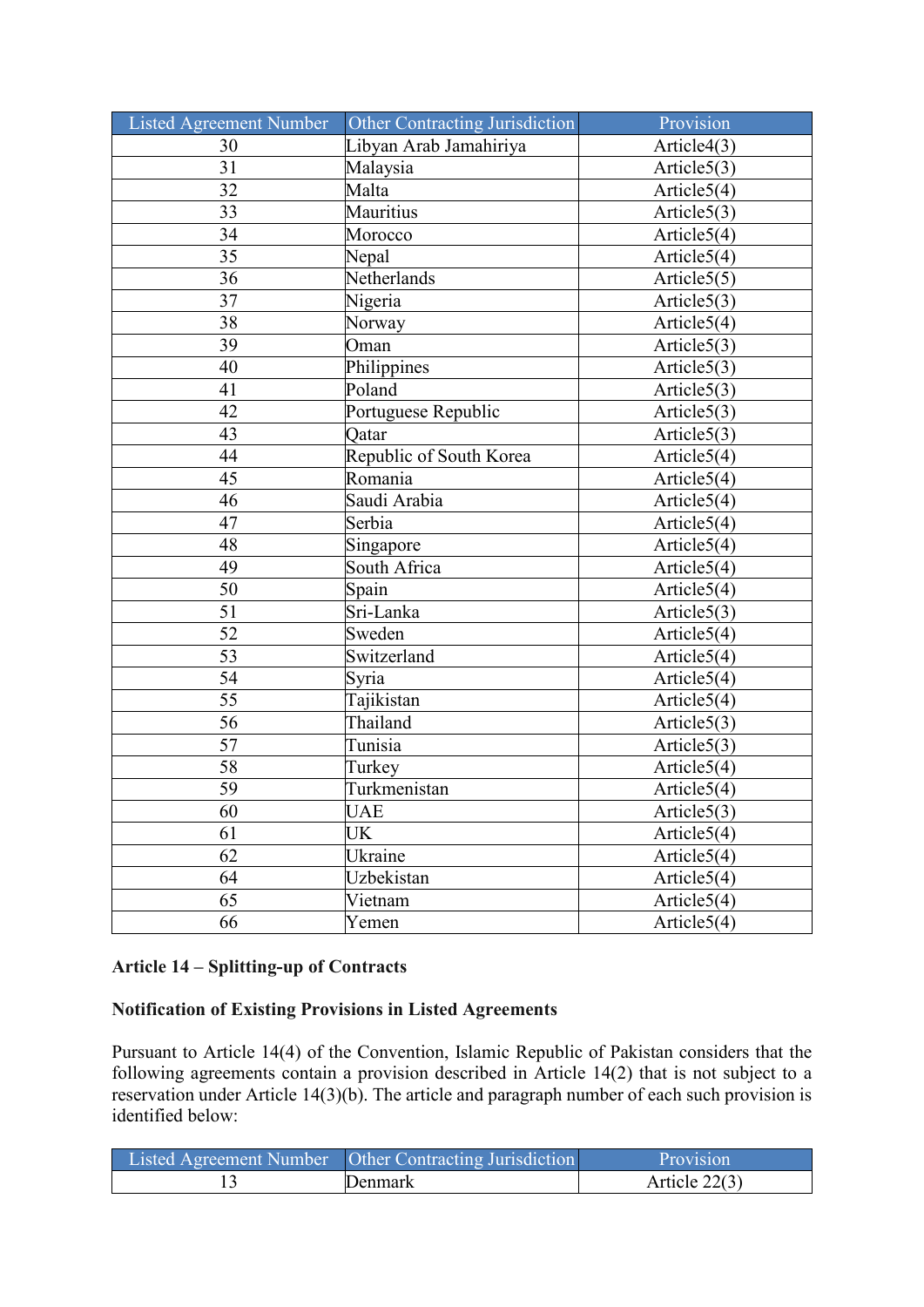|    | Listed Agreement Number   Other Contracting Jurisdiction | Provision       |
|----|----------------------------------------------------------|-----------------|
|    | Ireland                                                  | Article 22(3)   |
| 38 | Norway                                                   | Article $22(3)$ |

### **Article 16 – Mutual Agreement Procedure**

# **Notification of Existing Provisions in Listed Agreements**

Pursuant to Article 16(6)(a) of the Convention, Islamic Republic of Pakistan considers that the following agreements contain a provision described in Article 16(4)(a)(i). The article and paragraph number of each such provision is identified below:

| Listed Agreement Number | Other Contracting Jurisdiction | Provision                     |
|-------------------------|--------------------------------|-------------------------------|
| $\mathbf{1}$            | Austria                        | Article 26(1), 1st Sentence   |
| $\overline{c}$          | Azerbaijan                     | Article 25(1), 1st Sentence   |
| $\overline{3}$          | Bahrain                        | Article 24(1), 1st Sentence   |
| $\overline{4}$          | Bangladesh                     | Article 25(1), 1st Sentence   |
| 5                       | <b>Belarus</b>                 | Article 24(1), 1st Sentence   |
| 6                       | Belgium                        | Article 25(1), 1st Sentence   |
| $\overline{7}$          | Bosnia & Herzegovina           | Article 25(1), 1st Sentence   |
| $\overline{8}$          | Brunei Darussalam              | Article 25(1), 1st Sentence   |
| 9                       | Bulgaria                       | Article 26(1), 1st Sentence   |
| 10                      | Canada                         | Article XXIV(1), 1st Sentence |
| 11                      | China                          | Article 26(1), 1st Sentence   |
| 12                      | Czech Republic                 | Article 24(1), 1st Sentence   |
| 13                      | Denmark                        | Article 26(1), 1st Sentence   |
| 14                      | Egypt                          | Article 25(1), 1st Sentence   |
| 15                      | Finland                        | Article 24(1), 1st Sentence   |
| 16                      | France                         | Article 26(1), 1st Sentence   |
| 17                      | Germany                        | Article 24(1), 1st Sentence   |
| 18                      | Hong Kong                      | Article 25(1), 1st Sentence   |
| 19                      | Hungary                        | Article 26(1), 1st Sentence   |
| 20                      | Indonesia                      | Article 26(1), 1st Sentence   |
| 21                      | Iran                           | Article 24(1), 1st Sentence   |
| 22                      | Ireland                        | Article 25(1), 1st Sentence   |
| 23                      | Italy                          | Article 25(1), 1st Sentence   |
| 24                      | Japan                          | Article 25(1), 1st Sentence   |
| 25                      | Jordan                         | Article 24(1), 1st Sentence   |
| 26                      | Kazakhstan                     | Article 25(1), 1st Sentence   |
| 27                      | Kuwait                         | Article 25(1), 1st Sentence   |
| 28                      | Kyrgyz Republic                | Article 24(1), 1st Sentence   |
| 29                      | Lebanon                        | Article 24(1), 1st Sentence   |
| 30                      | Libya                          | Article $22(1)$               |
| 31                      | Malaysia                       | Article 26(1), 1st Sentence   |
| 32                      | Malta                          | Article 24(1)                 |
| 33                      | Mauritius                      | Article 25(1), 1st Sentence   |
| 34                      | Morocco                        | Article 25(1), 1st Sentence   |
| 35                      | Nepal                          | Article 24(1), 1st Sentence   |
| 36                      | Netherlands                    | Article 24(1), 1st Sentence   |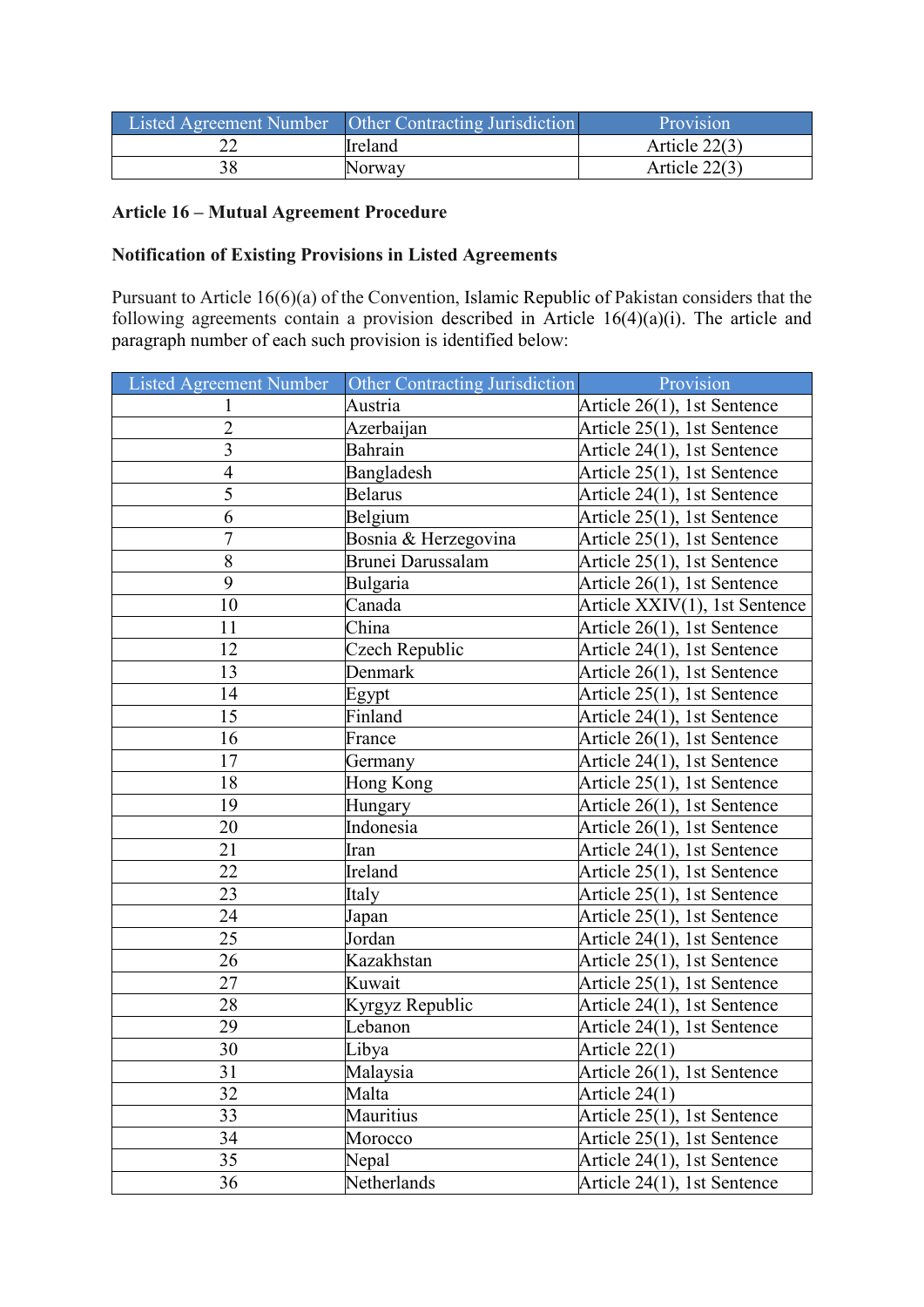| Listed Agreement Number | Other Contracting Jurisdiction | Provision                   |
|-------------------------|--------------------------------|-----------------------------|
| 37                      | Nigeria                        | Article $25(1)$             |
| 38                      | Norway                         | Article 26(1), 1st Sentence |
| 39                      | Oman                           | Article 26(1), 1st Sentence |
| 40                      | Philippines                    | Article 25(1), 1st Sentence |
| 41                      | Poland                         | Article $24(1)$             |
| $\overline{42}$         | Portuguese Republic            | Article 25(1), 1st Sentence |
| 43                      | Qatar                          | Article 24(1), 1st Sentence |
| 44                      | Republic of Korea              | Article 25(1), 1st Sentence |
| 45                      | Romania                        | Article 26(1), 1st Sentence |
| 46                      | Saudi Arabia                   | Article 25(1), 1st Sentence |
| 47                      | Serbia                         | Article 25(1), 1st Sentence |
| 48                      | Singapore                      | Article 25(1), 1st Sentence |
| 49                      | South Africa                   | Article 24(1), 1st Sentence |
| 50                      | Spain                          | Article 24(1), 1st Sentence |
| 51                      | Sri-Lanka                      | Article 25(1), 1st Sentence |
| 52                      | Sweden                         | Article 25(1), 1st Sentence |
| $\overline{53}$         | Switzerland                    | Article 24(1), 1st Sentence |
| 54                      | Syria                          | Article 24(1), 1st Sentence |
| 55                      | Tajikistan                     | Article 24(1), 1st Sentence |
| $\overline{56}$         | Thailand                       | Article 24(1), 1st Sentence |
| $\overline{57}$         | Tunisia                        | Article 24(1), 1st Sentence |
| 58                      | Turkey                         | Article $25(1)$             |
| 59                      | Turkmenistan                   | Article 25(1), 1st Sentence |
| 60                      | <b>UAE</b>                     | Article 26(1), 1st Sentence |
| 61                      | UK                             | Article $25(1)$             |
| 62                      | Ukraine                        | Article 24(1), 1st Sentence |
| 63                      | <b>USA</b>                     | Article $16(2)$             |
| 64                      | Uzbekistan                     | Article 24(1), 1st Sentence |
| 65                      | Vietnam                        | Article 26(1), 1st Sentence |
| 66                      | Yemen                          | Article 26(1), 1st Sentence |

Pursuant to Article 16(6)(b)(i) of the Convention, Islamic Republic of Pakistan considers that the following agreements include a provision that provides that a case referred to in the first sentence of Article 16(1) must be presented within a specific time period that is shorter than three years from the first notification of the action resulting in taxation not in accordance with the provisions of the Covered Tax Agreement. The article and paragraph number of each such provision is identified below:

| Listed Agreement Number | Other Contracting Jurisdiction | Provision                               |
|-------------------------|--------------------------------|-----------------------------------------|
|                         | Bahrain                        | Article 24(1), $2nd$ Sentence           |
| 10                      | Canada                         | Article $XXIV(1)$ , $2nd$ Sentence      |
| 14                      | Egypt                          | Article $25(1)$ , $2nd$ Sentence        |
| 16                      | France                         | Article $26(1)$ , $2nd$ Sentence        |
| 17                      | Germany                        | Article 24(1), $2nd$ Sentence           |
| 20                      | Indonesia                      | Article $26(1)$ , $2nd$ Sentence        |
| 21                      | Iran                           | Article 24(1), $2nd$ Sentence           |
| 25                      | Jordan                         | Article 24(1), $2nd$ Sentence           |
| 31                      | Malaysia                       | Article 26(1), 2 <sup>nd</sup> Sentence |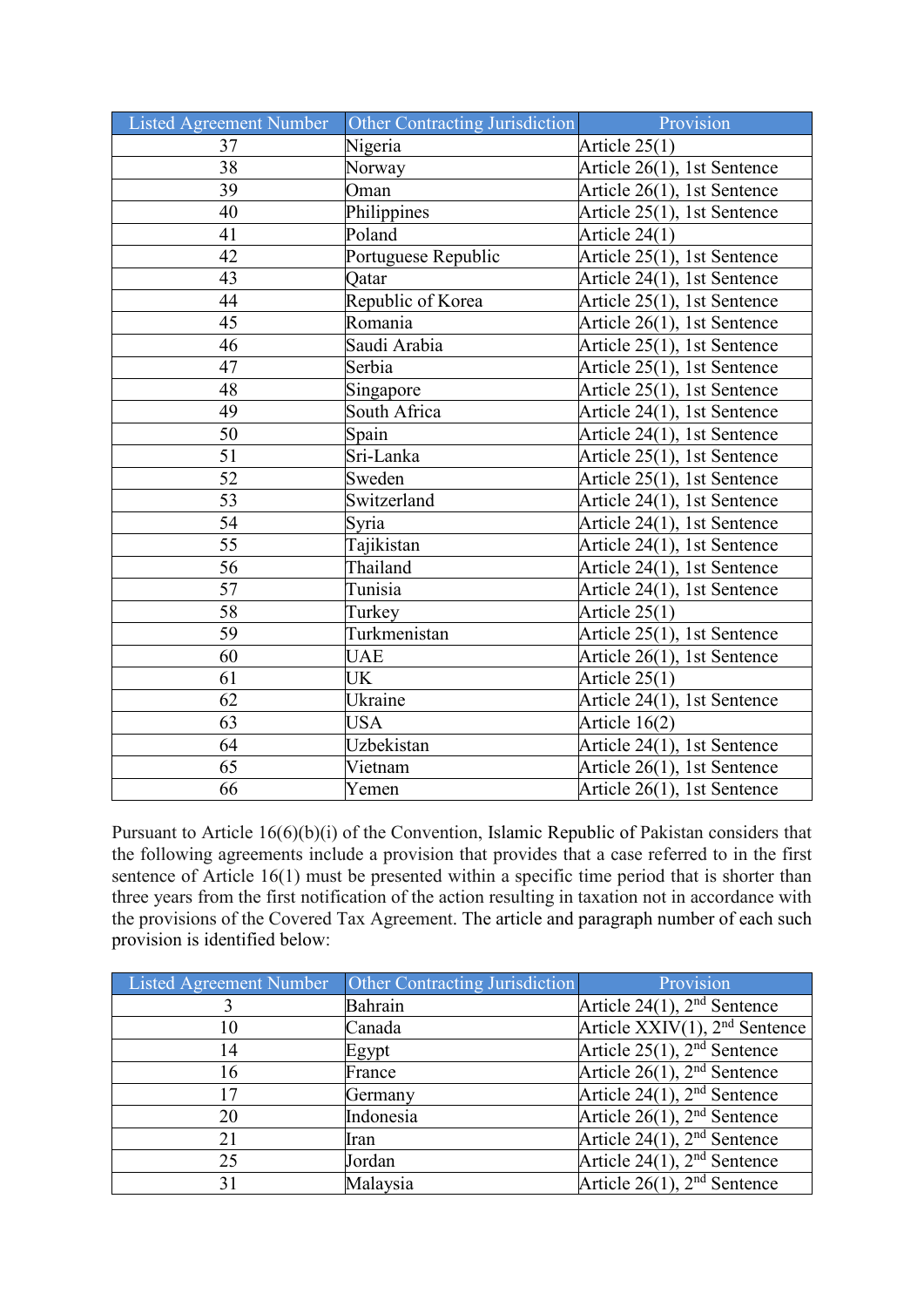| Listed Agreement Number | Other Contracting Jurisdiction | Provision                        |
|-------------------------|--------------------------------|----------------------------------|
| 35                      | Nepal                          | Article 24(1), $2nd$ Sentence    |
| 39                      | Oman                           | Article $26(1)$ , $2nd$ Sentence |
| 40                      | Philippines                    | Article $25(1)$ , $2nd$ Sentence |
| 43                      | Qatar                          | Article $24(1)$ , $2nd$ Sentence |
| 45                      | Romania                        | Article $26(1)$ , $2nd$ Sentence |
| 49                      | South Africa                   | Article $24(1)$ , $2nd$ Sentence |
| 56                      | Thailand                       | Article $24(1)$ , $2nd$ Sentence |

Pursuant to Article 16(6)(b)(ii) of the Convention, Islamic Republic of Pakistan considers that the following agreements include a provision that provides that a case referred to in the first sentence of Article 16(1) must be presented within a specific time period that is at least three years from the first notification of the action resulting in taxation not in accordance with the provisions of the Covered Tax Agreement. The article and paragraph number of each such provision is identified below:

| Listed Agreement Number | Other Contracting Jurisdiction | Provision                               |
|-------------------------|--------------------------------|-----------------------------------------|
| 1                       | Austria                        | Article $26(1)$ , $2nd$ Sentence        |
| $\overline{2}$          | Azerbaijan                     | Article 25(1), 2 <sup>nd</sup> Sentence |
| $\overline{4}$          | Bangladesh                     | Article 25(1), 2 <sup>nd</sup> Sentence |
| $\overline{5}$          | <b>Belarus</b>                 | Article $24(1)$ , $2nd$ Sentence        |
| 6                       | Belgium                        | Article $25(1)$ , $2nd$ Sentence        |
| $\overline{7}$          | Bosnia and Herzegovina         | Article $25(1)$ , $2nd$ Sentence        |
| 8                       | Brunei Darussalam              | Article $25(1)$ , $2nd$ Sentence        |
| $\overline{9}$          | Bulgaria                       | Article $26(1)$ , $2nd$ Sentence        |
| 11                      | China                          | Article $26(1)$ , $2nd$ Sentence        |
| 12                      | Czech Republic                 | Article $24(1)$ , $2nd$ Sentence        |
| 13                      | Denmark                        | Article 26(1), $2nd$ Sentence           |
| 15                      | Finland                        | Article 24(1), $2nd$ Sentence           |
| 18                      | Hong Kong                      | Article $25(1)$ , $2nd$ Sentence        |
| 19                      | Hungary                        | Article 26(1), 2 <sup>nd</sup> Sentence |
| 22                      | Ireland                        | Article 25(1), 2 <sup>nd</sup> Sentence |
| 23                      | Italy                          | Article 25(1), 2 <sup>nd</sup> Sentence |
| 24                      | Japan                          | Article 25(1), 2 <sup>nd</sup> Sentence |
| 26                      | Kazakhstan                     | Article $25(1)$ , $2nd$ Sentence        |
| 27                      | Kuwait                         | Article $25(1)$ , $2nd$ Sentence        |
| 28                      | Kyrgyz Republic                | Article 24(1), 2 <sup>nd</sup> Sentence |
| 29                      | Lebanon                        | Article $24(1)$ , $2nd$ Sentence        |
| 33                      | Mauritius                      | Article $25(1)$ , $2nd$ Sentence        |
| 34                      | Morocco                        | Article $25(1)$ , $2nd$ Sentence        |
| 36                      | Netherlands                    | Article 24(1), 2 <sup>nd</sup> Sentence |
| 38                      | Norway                         | Article $26(1)$ , $2nd$ Sentence        |
| 42                      | Portugal                       | Article 25(1), 2 <sup>nd</sup> Sentence |
| 44                      | Republic of South Korea        | Article 25(1), 2 <sup>nd</sup> Sentence |
| 46                      | Saudi Arabia                   | Article $25(1)$ , $2nd$ Sentence        |
| 47                      | Serbia                         | Article $25(1)$ , $2nd$ Sentence        |
| 48                      | Singapore                      | Article $25(1)$ , $2nd$ Sentence        |
| 50                      | Spain                          | Article 24(1), 2 <sup>nd</sup> Sentence |
| 51                      | Sri Lanka                      | Article $25(1)$ , $2nd$ Sentence        |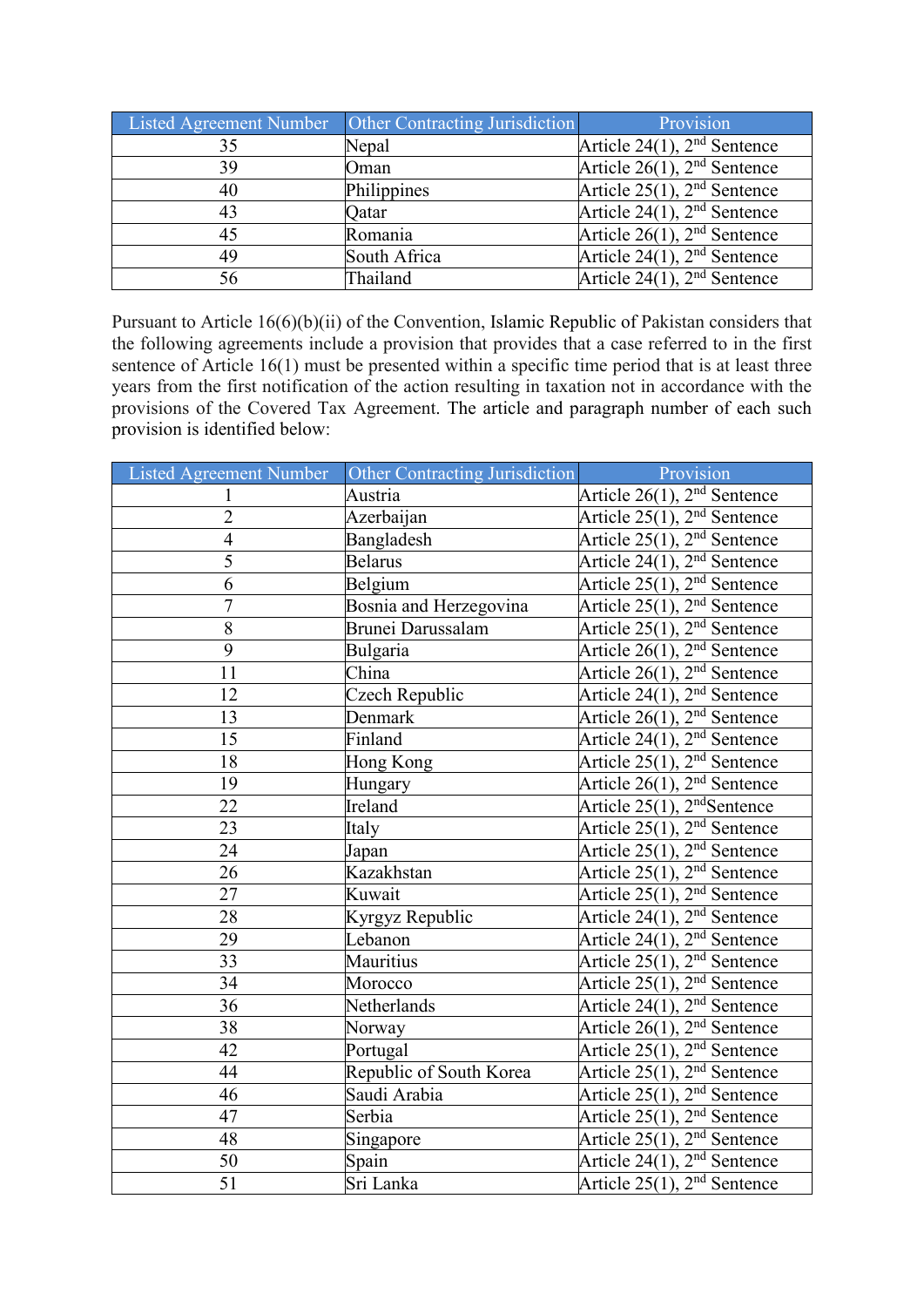| Listed Agreement Number | <b>Other Contracting Jurisdiction</b> | Provision                               |
|-------------------------|---------------------------------------|-----------------------------------------|
| 52                      | Sweden                                | Article $25(1)$ , $2nd$ Sentence        |
| 53                      | Switzerland                           | Article $24(1)$ , $2nd$ Sentence        |
| 54                      | Syria                                 | Article $24(1)$ , $2nd$ Sentence        |
| 55                      | Tajikistan                            | Article 24(1), 2 <sup>nd</sup> Sentence |
| 57                      | Tunisia                               | Article $24(1)$ , $2nd$ Sentence        |
| 59                      | Turkmenistan                          | Article $25(1)$ , $2nd$ Sentence        |
| 60                      | UAE                                   | Article $26(1)$ , $2nd$ Sentence        |
| 62                      | Ukraine                               | Article $24(1)$ , $2nd$ Sentence        |
| 64                      | Uzbekistan                            | Article $24(1)$ , $2nd$ Sentence        |
| 65                      | Vietnam                               | Article $26(1)$ , $2nd$ Sentence        |
| 66                      | Yemen                                 | Article $26(1)$ , $2nd$ Sentence        |

### **Notification of Listed Agreements Not Containing Existing Provisions**

Pursuant to Article 16(6)(c)(ii) of the Convention, Islamic Republic of Pakistan considers that the following agreements do not include the provisions described in Article 16(4)(b)(ii):

| Listed Agreement Number | <b>Other Contracting Jurisdiction</b> |
|-------------------------|---------------------------------------|
| 6                       | Belgium                               |
| 10                      | Canada                                |
| 13                      | Denmark                               |
| 23                      | Italy                                 |
| 30                      | Libya                                 |
| 31                      | Malaysia                              |
| 32                      | Malta                                 |
| 37                      | Nigeria                               |
| 40                      | Philippines                           |
| 41                      | Poland                                |
| 48                      | Singapore                             |
| 51                      | Sri Lanka                             |
| 53                      | Switzerland                           |
| 57                      | Tunisia                               |
| 58                      | Turkey                                |
| 61                      | <b>UK</b>                             |
| 63                      | <b>USA</b>                            |

Pursuant to Article 16(6)(d)(i) of the Convention, Islamic Republic of Pakistan considers that the following agreements do not include the provisions described in Article  $16(4)(c)(i)$ :

| Listed Agreement Number | Other Contracting Jurisdiction |
|-------------------------|--------------------------------|
|                         | Kazakhstan                     |
|                         | Vietnam                        |

Pursuant to Article 16(6)(d)(ii) of the Convention, Islamic Republic of Pakistan considers that the following agreements do not include the provisions described in Article  $16(4)(c)(ii)$ :

| <b>Listed Agreement Number</b> | <b>Other Contracting Jurisdiction</b> |
|--------------------------------|---------------------------------------|
|                                | Belgium                               |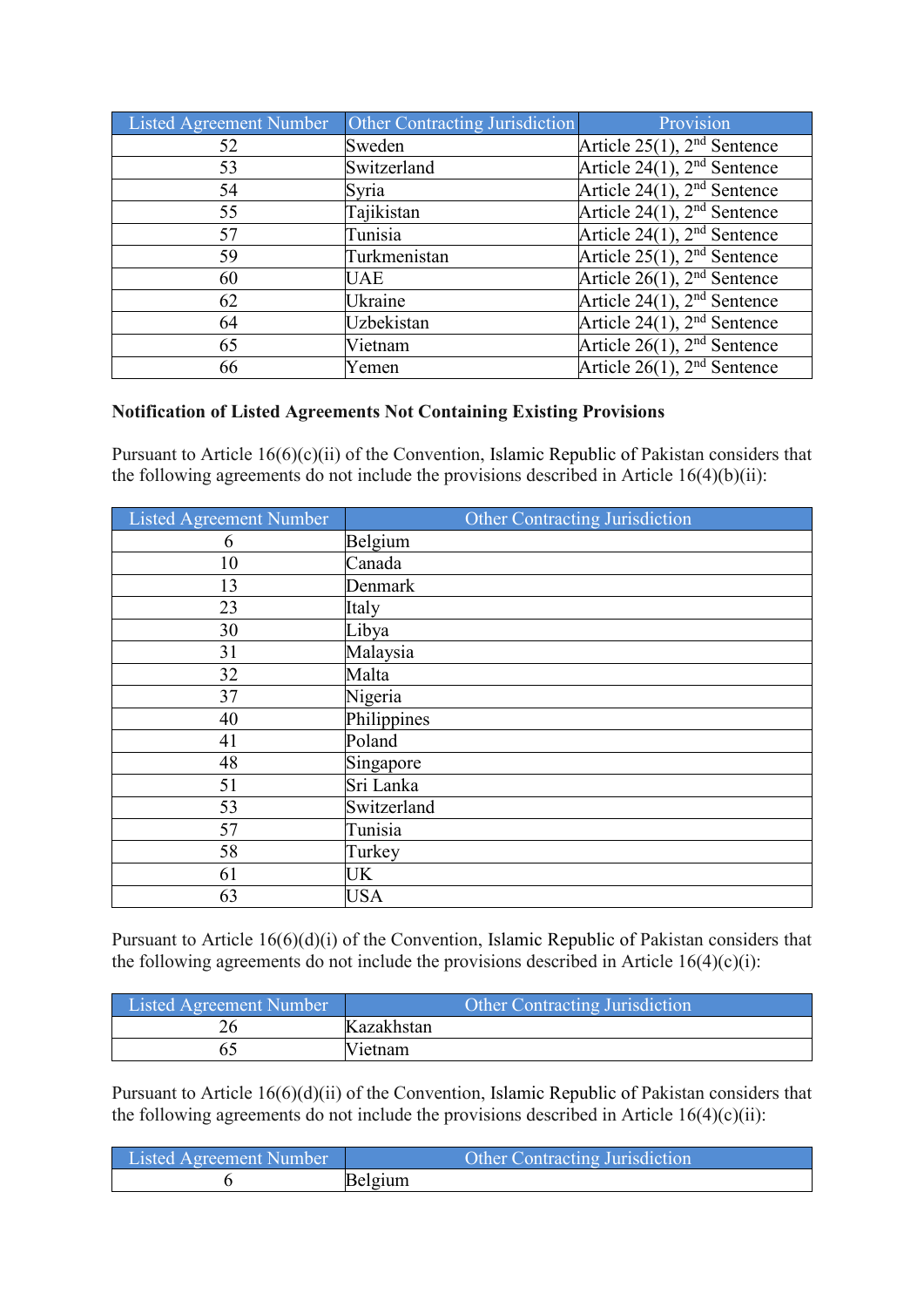| Listed Agreement Number | Other Contracting Jurisdiction |
|-------------------------|--------------------------------|
| 10                      | Canada                         |
| 23                      | Italy                          |
| 26                      | Kazakhstan                     |
| 31                      | Malaysia                       |
| 32                      | Malta                          |
| 37                      | Nigeria                        |
| 39                      | Oman                           |
| 58                      | Turkey                         |
| 61                      | UK                             |
| 62                      | Ukraine                        |
| 63                      | USA                            |

## **Article 17 – Corresponding Adjustments**

# **Notification of the Existing Provisions in Listed Agreements**

Pursuant to Article 17(4) of the Convention, Islamic Republic of Pakistan considers that the following agreements contain a provision described in Article 17(2) .The article and paragraph number of each such provision is identified below:

| <b>Listed Agreement Number</b> | Other Contracting Jurisdiction | Provision      |
|--------------------------------|--------------------------------|----------------|
| 1                              | Austria                        | Article 9(2)   |
| $\overline{c}$                 | Azerbaijan                     | Article 9(2)   |
| $\overline{7}$                 | Bosnia and Herzegovina         | Article 9(2)   |
| 8                              | Brunei Darussalam              | Article 9(2)   |
| 9                              | Bulgaria                       | Article 9(2)   |
| 11                             | China                          | Article 9(2)   |
| 13                             | Denmark                        | Article 9(2)   |
| 14                             | Egypt                          | Article 8(2)   |
| 15                             | Finland                        | Article 9(2)   |
| 18                             | Hong Kong                      | Article 9(2)   |
| 19                             | Hungary                        | Article 9(2)   |
| 20                             | Indonesia                      | Article 9(2)   |
| 21                             | Iran                           | Article 9(2)   |
| 22                             | Ireland                        | Article 9(2)   |
| 24                             | Japan                          | Article 9(2)   |
| 27                             | Kuwait                         | Article 9(2)   |
| 28                             | Kyrgyz Republic                | Article 9(2)   |
| 29                             | Lebanon                        | Article 9(2)   |
| 33                             | Mauritius                      | Article 9(2)   |
| 34                             | Morocco                        | Article 9(2)   |
| 35                             | Nepal                          | Article 9(2)   |
| 36                             | Netherlands                    | Article 9(2)   |
| 37                             | Nigeria                        | Article $9(2)$ |
| 39                             | Oman                           | Article 9(2)   |
| 40                             | Philippines                    | Article 9(2)   |
| 42                             | Portugal                       | Article 9(2)   |
| 45                             | Romania                        | Article 9(2)   |